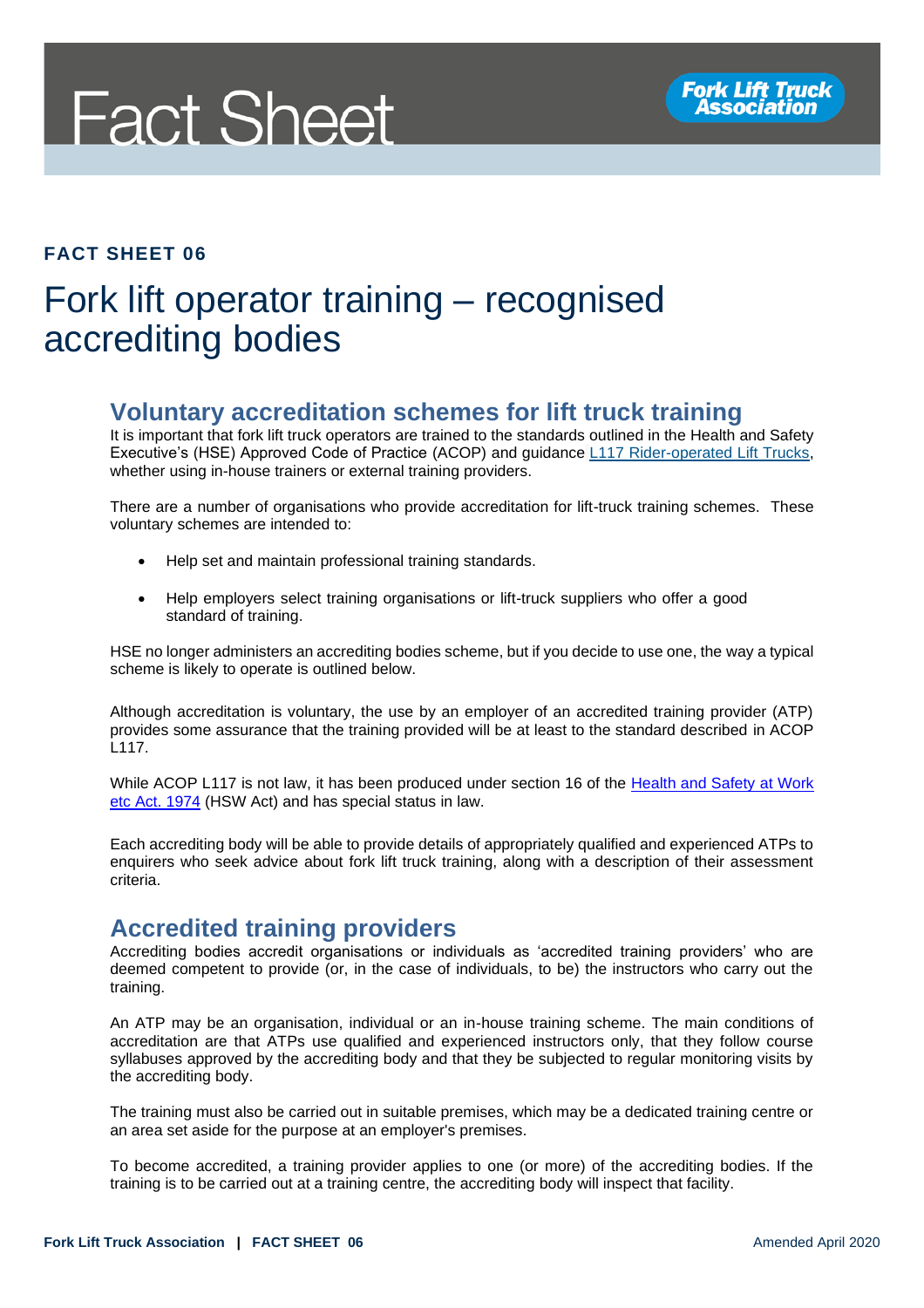If training is to be carried out at employers' premises, then the applicant is asked to demonstrate that they have all the necessary equipment and documentation, and to arrange to conduct a training course at which an assessor from the accrediting body would be present.

#### **Instructors**

There are two levels of instructor associated with accrediting bodies: accredited and registered. Both are trained as instructors, and assessed as being competent, on a course approved for the purpose by an accrediting body.

An **accredited instructor** (AI) will additionally have been inspected by the accrediting body, be subject to regular monitoring and have to use a course syllabus approved by the accrediting body. AI registration is valid for 5 years, after which the instructor is reassessed and reaccredited.

A **registered instructor** (RI) is trained and tested to the same standard as an AI. Registration is for a 5 year period after which the instructor is reassessed and re-registered. However, an RI is not inspected, monitored or subject to control over their course syllabus by the accrediting body.

This does not mean that the standard of training provided by an RI is necessarily lower, nor that they do not follow a syllabus produced by an accrediting body. However, being outside the accredited system, the training may not be as uniform as that provided by an AI, nor is it subject to the same control.

Some in-house training schemes are provided by an RI, and the employer may not consider it necessary to apply for accreditation because they monitor their own standards.

## **Certificates of training**

Certificates issued by an ATP (or AI/RI) will quote their accreditation number, the name of the accrediting body, and the name and registration number of the instructor who conducted the training.

Certificates should always provide sufficient information to allow the training to be traced back to course content. If training has been limited (e.g. lifting to (say) 3 metres), then the certificate should identify this limitation to ensure operators only undertake work for which they have been trained.

Note that there is no legal requirement for certificates, which are often confused with licences, but ATPs will always issue them and HSE encourages their use as a good way of demonstrating that training has been provided. And, remember there is no such thing as a fork lift truck licence.

## **Health and Safety Executive's guidance**

The Health and Safety Executive's (HSE) Approved Code of Practice (ACOP) and guidance [L117 Rider](http://www.hse.gov.uk/pUbns/priced/l117.pdf)[operated Lift Trucks,](http://www.hse.gov.uk/pUbns/priced/l117.pdf) is aimed at employers and those responsible for the safe operation of lift trucks, as well as those in control of worksites, the self employed, managers and supervisors.

This HSE pocket card [INDG457 Use lift trucks safely](https://www.hse.gov.uk/pubns/indg457.pdf) is aimed at lift truck operators. It aims to help operators and those they work with to stay safe while working with lift trucks. It covers operating, people, loads and slopes.

This HSE leaflet **INDG199 Workplace transport safety** will help people involved in workplace transport reduce the chances of incidents happening. It is mainly aimed at managers and identifies some of the safety problems for common vehicle operations. Drivers, operators and their safety representatives will also find it useful.